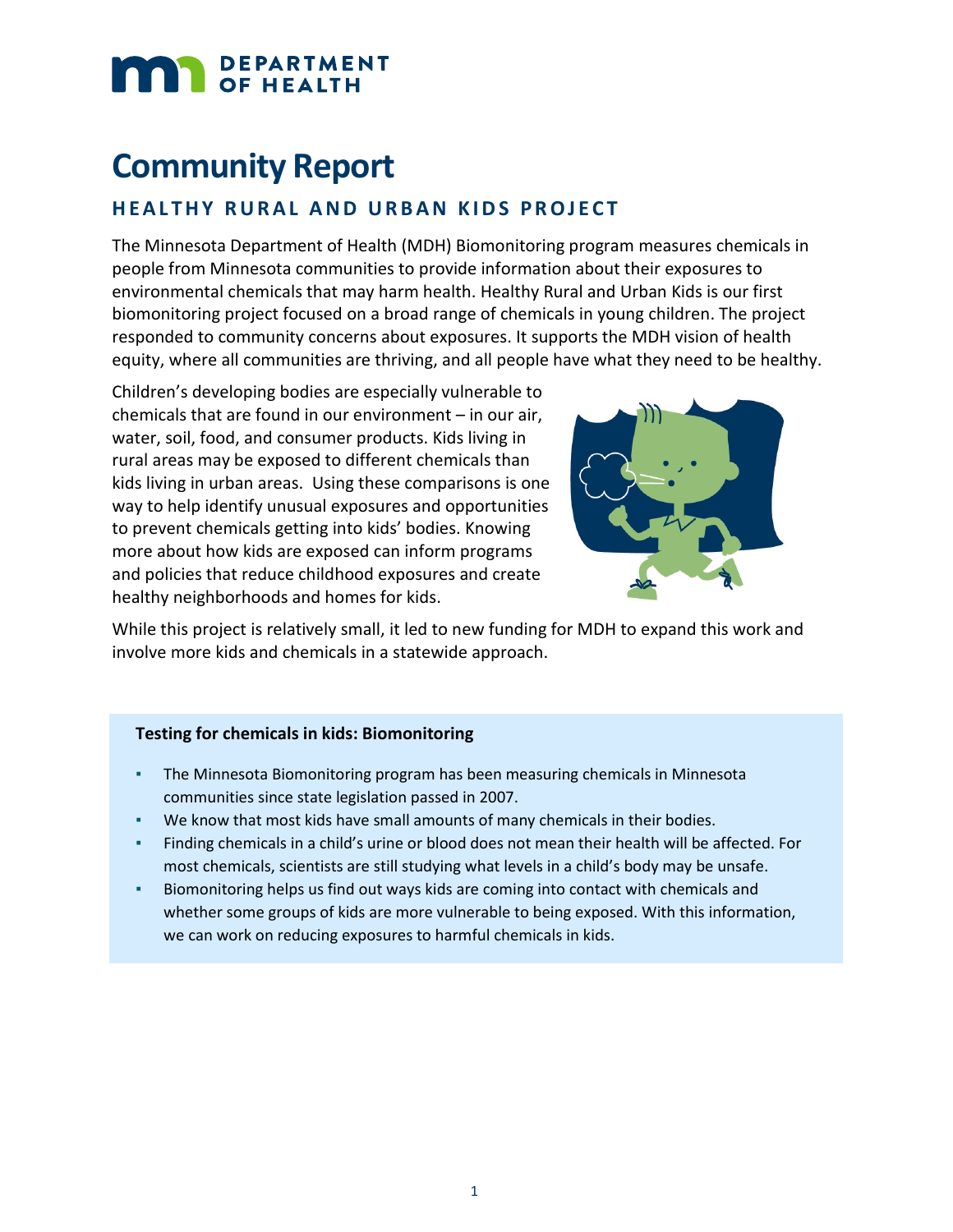## **About the Healthy Rural and Urban Kids Project**

The Healthy Rural and Urban Kids Project measured chemicals in preschool-aged children living in Minnesota rural and urban communities in the summer of 2018. Kids were from these areas:

- Neighborhoods in North Minneapolis with community concerns about air pollution and other environmental issues.
- Counties in North-Central Minnesota with community concerns about pesticides and chemicals in private well water.

We worked in these communities with exposure concerns because we do not have baseline information about Minnesota kids' exposures to chemicals to use for comparison. Comparing kids in these areas, along with looking at kids overall, can tell us about unusual exposures.

MDH partnered with Minneapolis Public Schools, Becker County Public Health, Todd County Health & Human Services, and Wadena County Public Health to offer participation to kids coming in for their routine Early Childhood Screening (ECS) visit. ECS is a required screening for all Minnesota kids before they enter kindergarten.

After learning about the program at their appointment, 232 families gave consent for their child to participate. Families completed a short survey<sup>1</sup> and then helped their child collect a urine sample. All kids' urine samples were analyzed for [2](#page-1-1)1 different chemicals<sup>2</sup> that may harm development in kids or cause other health problems. These chemicals tell us about exposure to air pollution, metals, and pesticides. We chose them with guidance from our external scientific advisory panel and based on community concerns. This was the first time the MDH Public Health Laboratory measured many of these chemicals in people in our state. It helped us build capacity to do more of this work in the future.

Families received their child's individual results and information about ways to reduce exposure to the chemicals. Families whose kids had higher levels of certain chemicals received a phone call from a family physician to talk about results. All personal information collected is kept private and protected under Minnesota law.

<span id="page-1-0"></span><sup>&</sup>lt;sup>1</sup> A copy of the survey can be found at our web site: https://www.health.state.mn.us/

<span id="page-1-1"></span>[communities/environment/biomonitoring/projects/ruralurbankids.html.](http://www.health.state.mn.us/biomonitoring)

<sup>&</sup>lt;sup>2</sup> See the section below for more information on chemicals tested and Appendix A for acronyms.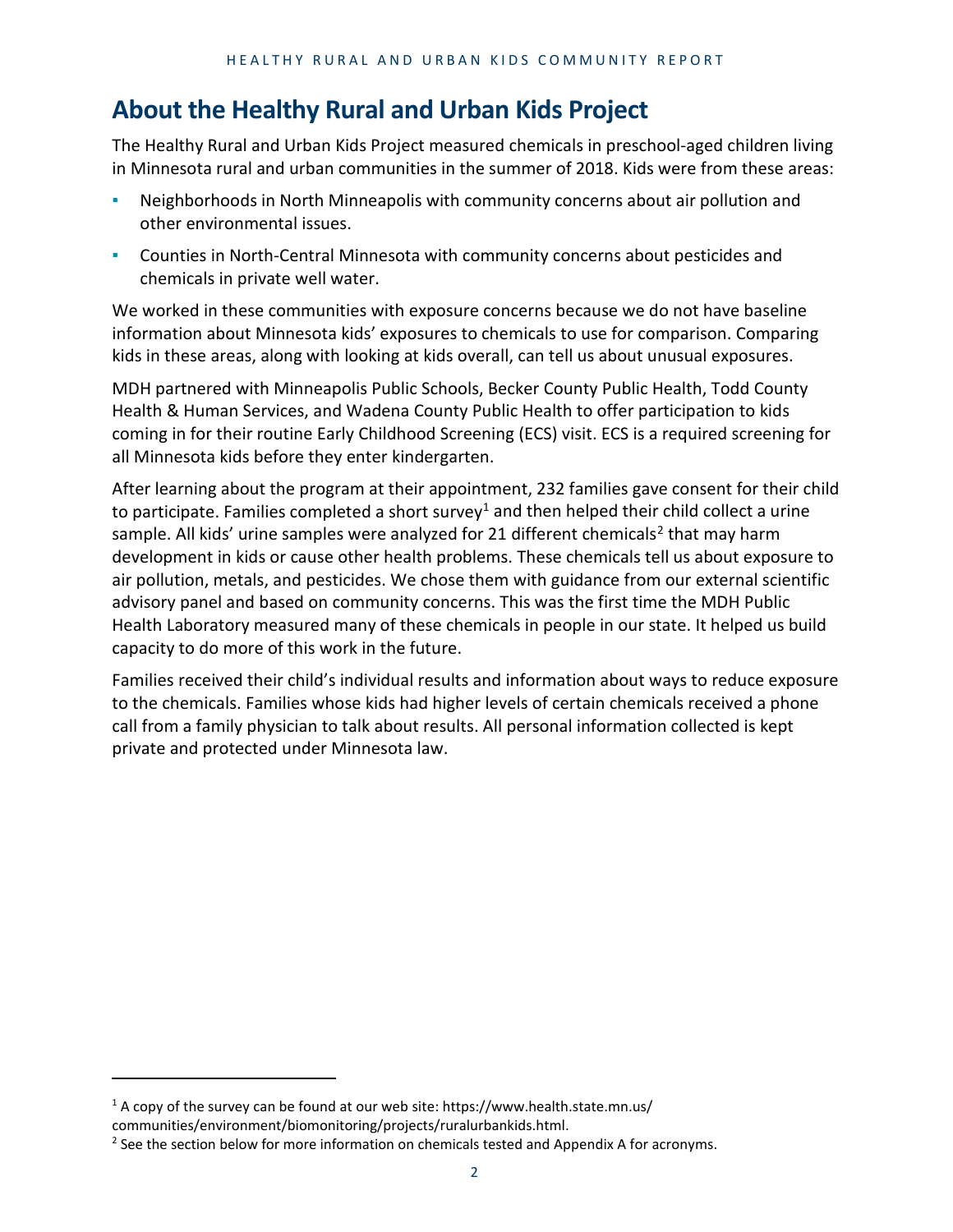## **Participants**



#### **More on the 232 participants**

- Kids from rural area were more likely to be age 3. Kids from urban area were more likely to be age 4-6.
- Kids from rural area were more likely to live in households that earn more than \$75,000 per year (38% of rural kids and 5% of urban kids in this group). Kids from urban area were more likely to live in households that earn less than\$25,000 per year (47% of urban kids and 11% of rural kids).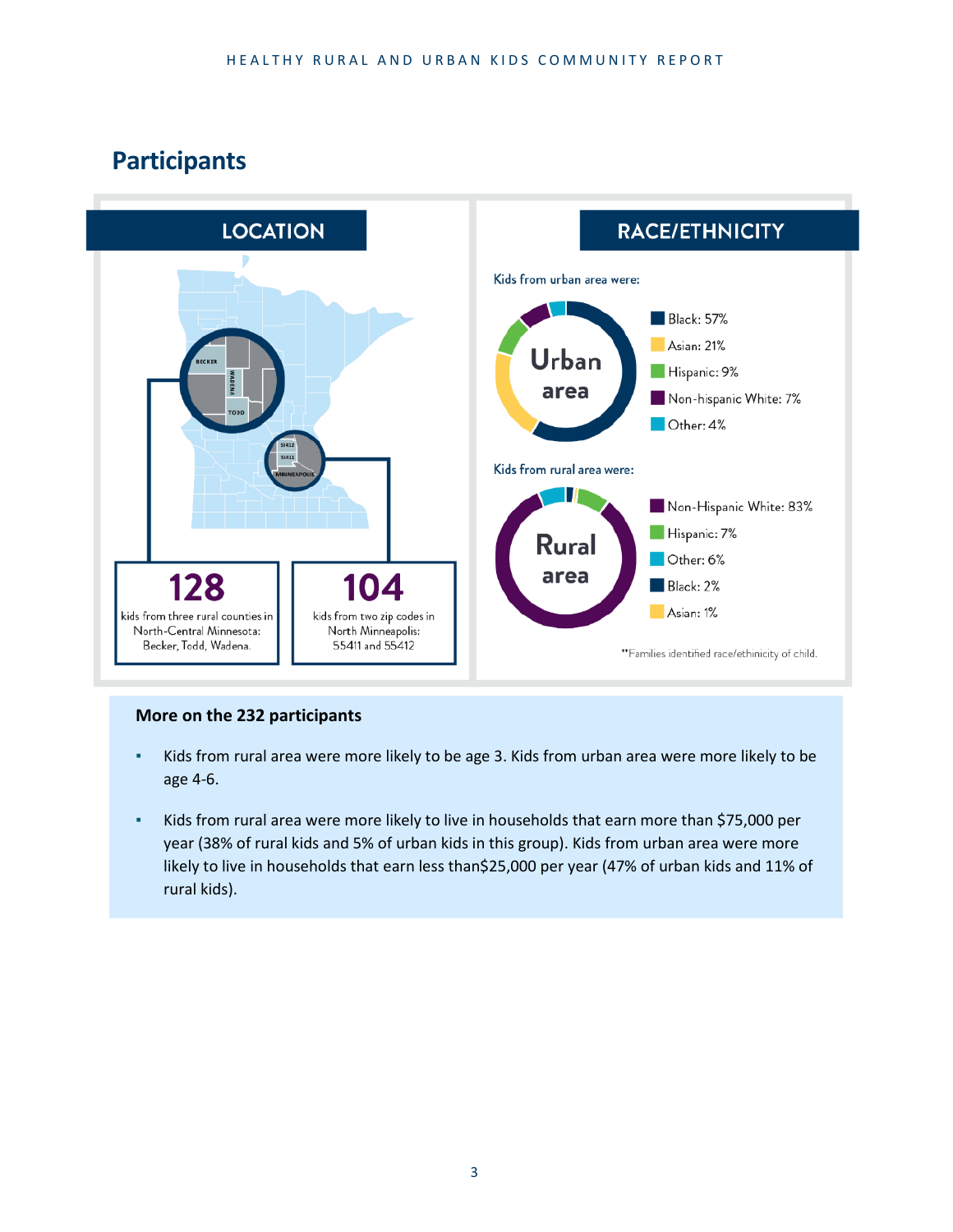## **Main take-aways**

- The number of kids involved in Healthy Rural and Urban Kids was not large, but there were differences between kids from the urban and rural areas in levels of chemicals in their urine. We cannot fully explain these differences with information collected in the project, but the results provide evidence that is important to explore further.
	- Kids from the urban area had higher urine levels of air pollution chemicals compared to rural kids and the U.S. average in kids. For one of these chemicals (2NAP), we saw a link between using incense in the home and urine levels. Kids who drove with a smoker had higher urine levels of a different air pollution chemical (1PYR). These chemicals are part of a large class of chemicals made during combustion called PAHs. $3$
	- Kids from the rural area had higher urine levels of one pesticide (2,4-D) compared to urban kids but not the U.S. average in kids. We saw a link between living closer to corn and other types of agricultural fields and urine 2,4-D levels. 2,4-D is an herbicide used on agricultural crops and for lawn treatment.
- We also learned about potential ways Minnesota kids may be coming in contact with the chemicals. These results point to equity issues that are important to address. Chemical exposures differed between rural and urban kids, and within racial/ethnic groups.
	- Kids who ate rice frequently had urine arsenic levels that were twice as high as kids who did not eat rice. Asian kids were more likely to eat rice frequently and have higher urine arsenic levels.
	- Kids from the urban area whose family used a pesticide in the home recently had urine levels of one pesticide chemical (3PBA) that were three times as high as kids whose family did not use a home pesticide. 3PBA shows exposure to synthetic pyrethroid insecticides used in home pesticide sprays, bug bombs, mosquito sprays, and farming. Urban kids were more likely to rent their homes; they may live with inadequate home maintenance and not have control over use of pesticides in their homes.
	- **•** The link between using incense in the home and higher urine levels of the air pollution chemical 2NAP has not been reported before to our knowledge. Black/African American kids were more likely to be around incense frequently and have higher urine 2NAP levels.
- These results tell us that exposures may be higher in some groups of Minnesota kids compared to others. They do not tell us what levels of exposure may impact a child's health. Seeing higher levels of chemicals in some kids' bodies helps us work with families and partners to learn more and find ways to prevent exposures.
- Measuring exposures from the environment is complicated and there are many factors involved. These are early findings for our state, and we need to do more work in this area.

<span id="page-3-0"></span><sup>&</sup>lt;sup>3</sup> Polycyclic aromatic hydrocarbons. Read more: www.cdc.gov/biomonitoring/PAHs\_FactSheet.html.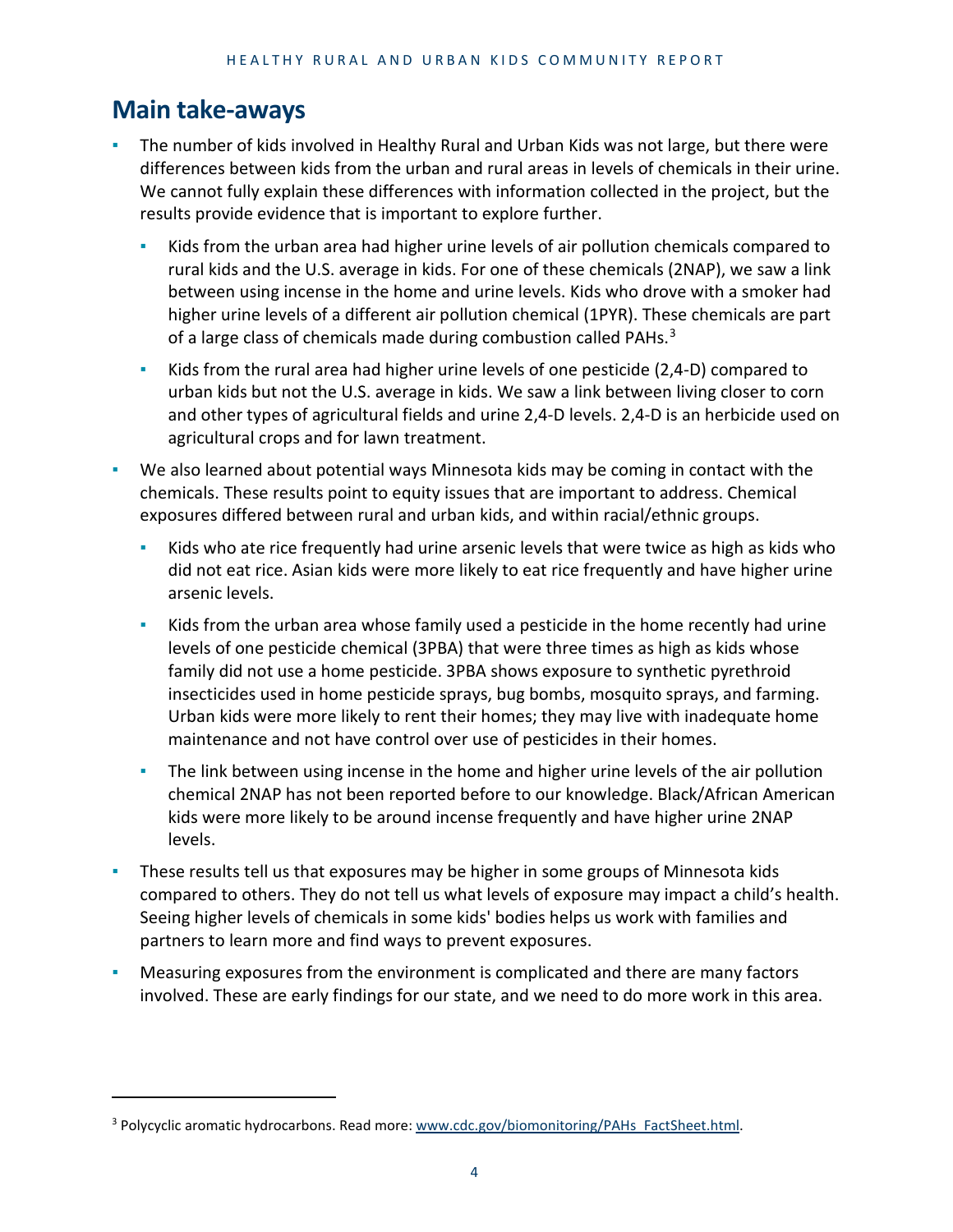## **Chemicals tested in urine**

The MDH Public Health Laboratory used standard laboratory methods to measure chemicals in urine. For two air pollution chemicals, the University of Washington did the lab analysis. For some chemicals, the main chemical itself was measured. For other chemicals, the body breaks down the main chemical into metabolites, so we measured metabolites instead. See Appendix A for full names and information on metabolites measured.

| <b>About</b>                                                                                                                                                                                                                                  | <b>Metals measured</b>                                                                                               | <b>Children's health</b>                                                                                                                                                               |
|-----------------------------------------------------------------------------------------------------------------------------------------------------------------------------------------------------------------------------------------------|----------------------------------------------------------------------------------------------------------------------|----------------------------------------------------------------------------------------------------------------------------------------------------------------------------------------|
| Found naturally in the<br>environment and can be in water,<br>some foods, and air.<br>Also used in industry, consumer<br>products, and agriculture.<br>Some metals, like manganese and<br>chromium, are essential nutrients<br>at low levels. | <b>Arsenic</b><br>$\bullet$<br>Chromium<br>$\bullet$<br>Cobalt<br>$\bullet$<br>Manganese<br>٠<br>Nickel<br>$\bullet$ | Health effects of concern<br>in children and developing<br>babies include learning and<br>behavior problems, allergic<br>reactions, damage to the<br>heart and kidneys, and<br>cancer. |

#### **Metals**

#### **Pesticides**

| <b>About</b>                                                                                                                                                                                                     | <b>Pesticides measured</b>                                                                                                                                                                                                        | <b>Children's health</b>                                                                                                                                                                                                                                                                 |
|------------------------------------------------------------------------------------------------------------------------------------------------------------------------------------------------------------------|-----------------------------------------------------------------------------------------------------------------------------------------------------------------------------------------------------------------------------------|------------------------------------------------------------------------------------------------------------------------------------------------------------------------------------------------------------------------------------------------------------------------------------------|
| Used to control insects,<br>$\bullet$<br>pathogens, weeds, or other pests.<br>Used to control pests on crops and<br>$\bullet$<br>inside the home, and treat lawns.<br>Residues found on some foods.<br>$\bullet$ | Organophosphates:<br>Metabolites TCPY, 4NP,<br><b>IMPY</b><br>$2,4-D$<br>$\bullet$<br>Pyrethroids: Metabolites<br>$\bullet$<br>3PBA, 4F3PBA, trans-<br><b>DCCA</b><br>Mancozeb: Metabolite<br>FTU<br>Carbaryl: Metabolite<br>1NAP | Exposure to some<br>$\bullet$<br>pesticides may harm the<br>nervous system, interfere<br>with the body's natural<br>hormone levels, or<br>increase cancer risk.<br>Infants and children are<br>$\bullet$<br>often more sensitive to<br>the harmful effects of<br>pesticides than adults. |

#### **Air pollution chemicals**

| <b>About</b>                                                                                                                                                                                                                                                                                                                                                  |                        | <b>Air pollution chemicals</b><br>measured                                                         |                                     | <b>Children's health</b>                                                                                                                                                                                                                                                         |
|---------------------------------------------------------------------------------------------------------------------------------------------------------------------------------------------------------------------------------------------------------------------------------------------------------------------------------------------------------------|------------------------|----------------------------------------------------------------------------------------------------|-------------------------------------|----------------------------------------------------------------------------------------------------------------------------------------------------------------------------------------------------------------------------------------------------------------------------------|
| Many different chemicals are in<br>air. Most of those we measured<br>are from burning or combustion.<br>Outside sources are traffic.<br>industrial facilities, fires/smoke,<br>and diesel lawn equipment.<br>Inside sources are incense,<br>cooking, and burning wood.<br>Tobacco smoke and some grilled<br>or smoked foods can also have<br>these chemicals. | $\bullet$<br>$\bullet$ | PAHs: Metabolites 1PYR.<br>1NAP, 2NAP, 2FLUO,<br>3FLUO, 3PHEN<br>1-NP: Metabolites<br>6OHNP, 8OHNP | $\bullet$<br>$\bullet$<br>$\bullet$ | Air pollution may cause<br>heart and lung problems,<br>and cancer. Effects on<br>brain development are a<br>growing concern.<br>It may be more harmful for<br>kids because their lungs<br>and organs are developing.<br>It may trigger asthma<br>attacks in kids with<br>asthma. |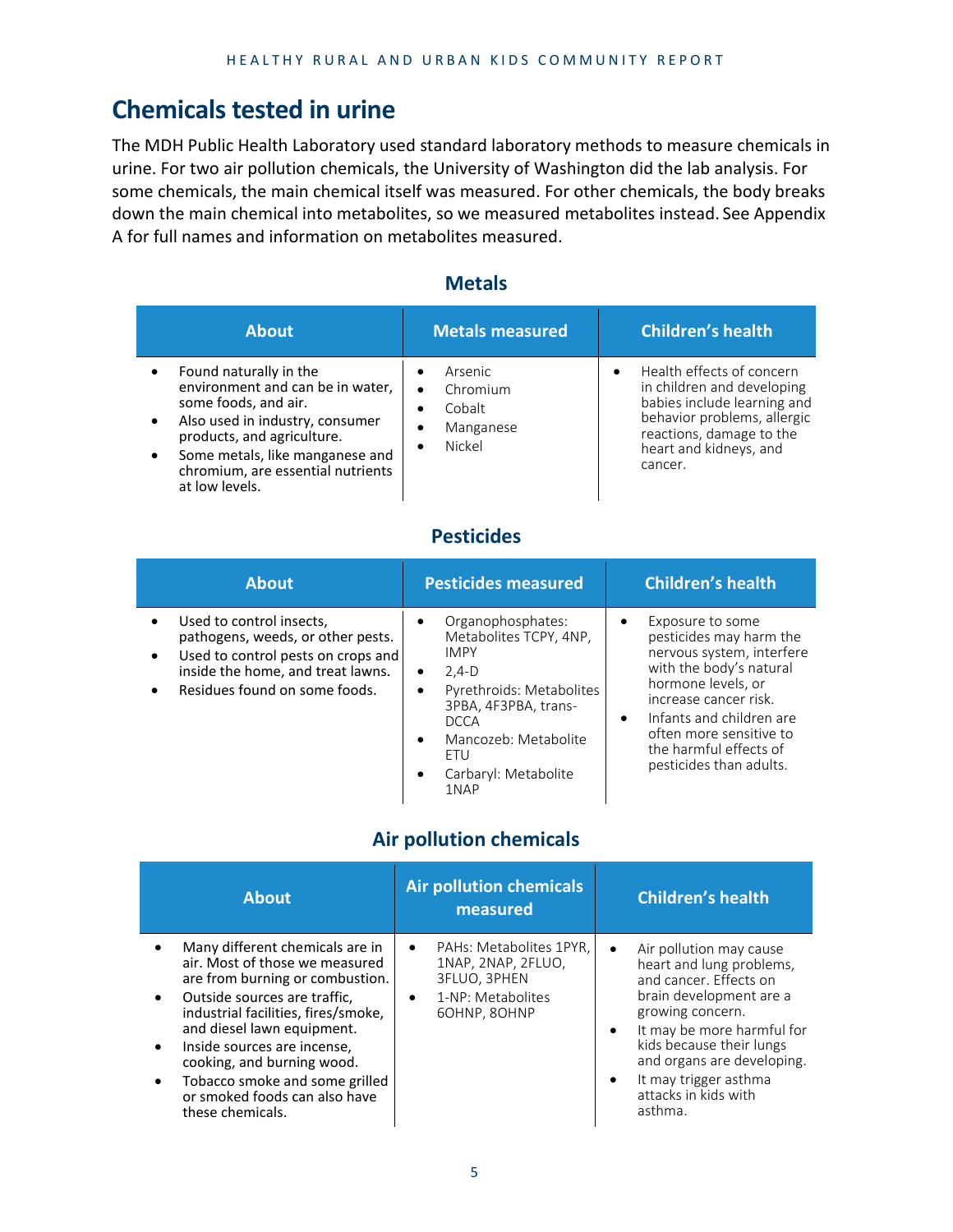#### **Learn more about these chemicals**

- Find information on ways to reduce child exposures: [health.mn.gov/healthykidsrpt.](https://health.mn.gov/healthykidsrpt)
- For more information, see the U.S. Centers for Disease Control and Prevention's Environmental Chemicals: [www.cdc.gov/biomonitoring/environmental\\_chemicals.html.](http://www.cdc.gov/biomonitoring/environmental_chemicals.html)

## **What we found**

## General findings

- Chemicals were commonly found in kids in this project. Each of the 21 chemicals were detected in at least one child. The chemicals were generally at lower or similar levels than the U.S. average for kids in this age range, as measured by the U.S. National Health and Nutrition Examination Survey (NHANES).[4](#page-5-0)
- There were two exceptions: Kids from the urban area had higher urine levels of two air pollution chemicals – 2NAP and 3PHEN – than the U.S. average. Kids from the rural area had levels similar to the U.S. average. These chemicals are part of a large class of chemicals created during combustion called PAHs.
- Compared to kids from the rural area, kids from the urban area had higher urine levels of three air pollution chemicals: 2NAP, 3PHEN, and 1PYR.
- Compared to kids from the urban area, kids from the rural area had higher urine levels of one pesticide: 2,4-D. 2,4-D is an herbicide commonly used in agriculture and home lawns.

## Eating rice frequently and arsenic levels

Rice is a healthy food that many families eat regularly, but sometimes rice can also contain arsenic. Kids from the urban area in our project were more likely to eat rice and eat it frequently. While 28% of rural kids reported eating rice in the three days before their survey, 50% of urban kids ate rice once per day and 29% ate rice two or more times per day.

Kids who ate rice three or more times per day had urine arsenic levels that were over twice as high as kids who did not eat rice (see Figure 1). Studies in other places have seen a similar link between eating rice and higher urine arsenic. We did not find links between other potential sources of arsenic exposure and children's urine levels.

<span id="page-5-0"></span><sup>4</sup> The most recent U.S averages are from 2015-16 for metals and 2013-14 for pesticides and air pollution chemicals.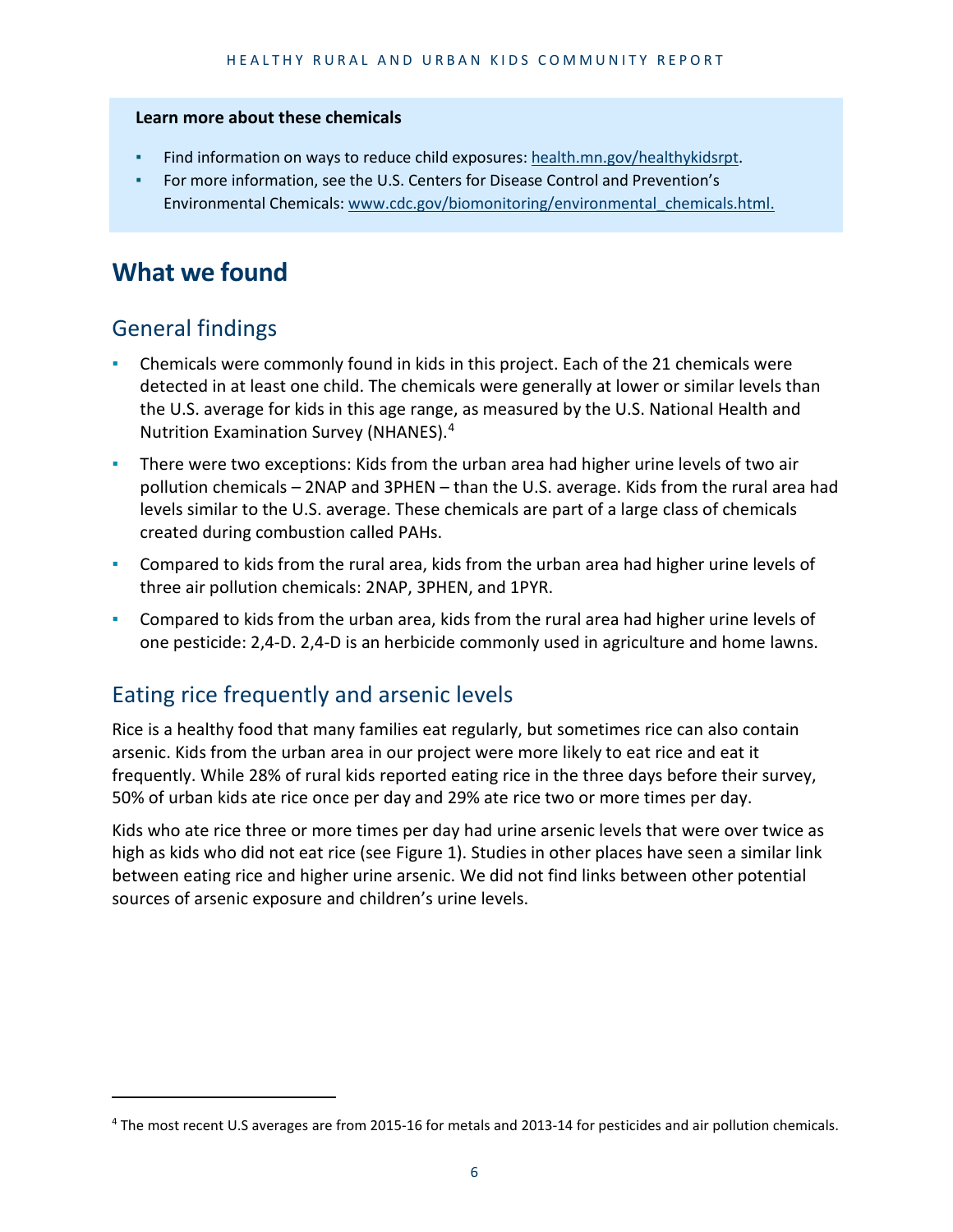

#### **Figure 1. Urine arsenic and times eating rice in last 3 days (all kids)\***

\* This excludes five kids who had high levels of a type of arsenic mainly found in seafood. This type is not a concern for health.

Asian children were more likely to eat rice frequently, and to have higher urine arsenic than other kids. Food is an important part of cultural identity and preservation. More needs to be done to ensure that all families have access to safe choices for foods they value.

#### **Reducing arsenic exposure from rice**

There are ways to decrease the amount of arsenic kids get from rice, including:

- Offer a variety of grains.
- Choose lower arsenic rice. Testing has found that rice grown in some places has lower arsenic because there is less arsenic in the soil and water: white basmati rice from California, India, and Pakistan, and sushi rice from the U.S.
- Rinse rice and cook it with extra water.
- Limit consumption of other rice products (like rice milk, brown rice syrup, and rice cereal).
- For more information, see Dartmouth's Arsenic in Rice and Rice Products: [www.sites.dartmouth.edu/arsenicandyou/arsenic-in-rice-and-rice-products.](http://www.sites.dartmouth.edu/arsenicandyou/arsenic-in-rice-and-rice-products)

#### Using pesticides in the home

Pesticides are chemicals used to control insects, pathogens, weeds, or other pests. Twentythree percent (23%) of kids from both the rural and urban areas had a pesticide used in their home in the last three months.

In kids from the urban area but not the rural area, the family's reported use of pesticides to control pests inside the home was linked with higher urine levels of the pesticide chemical 3PBA. Kids from the urban area whose families said they used home pesticides two or more times in the last three months had 3PBA urine levels that were three times as high as urban kids whose families did not use home pesticides (see Figure 2). 3PBA is a breakdown product of synthetic pyrethroid insecticides, including permethrin. Synthetic pyrethroids are the active ingredient in commonly used home pesticides including Raid®, Hot Shot®, and bug bombs.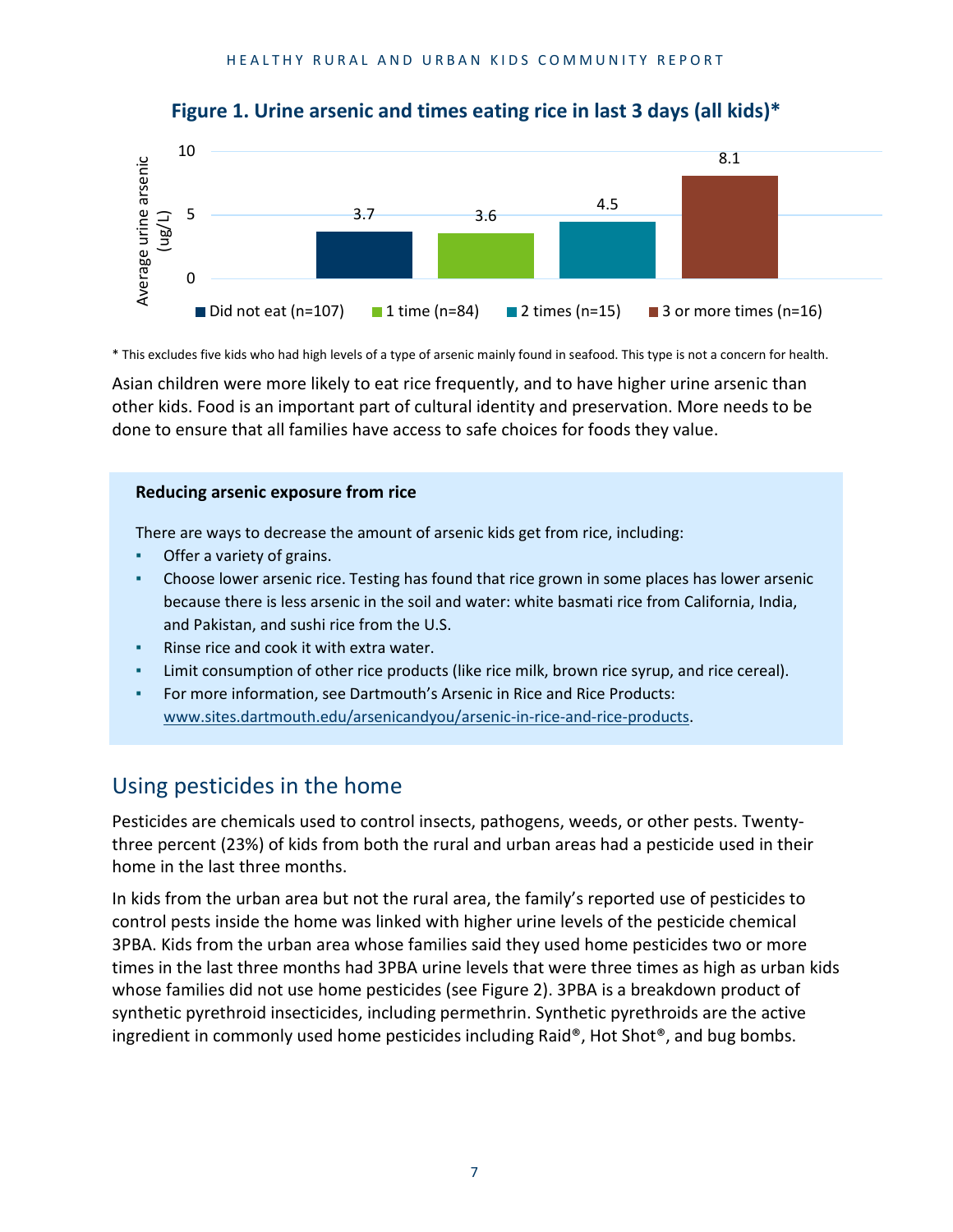

**Figure 2. Urine 3PBA and home pesticide use in last 3 months (urban kids)\***

\* This accounts for using pesticides for lawn treatment

There may be different reasons why we saw the link between pesticide use and urine 3PBA levels only in kids from the urban area. In this project, kids from the urban area were much more likely to live in a rental home than kids from the rural area: 66% of urban kids lived in rented homes compared to 25% of rural kids. Inadequate home maintenance may lead to leaks, cracks, or other conditions which result in more pests and pesticide use. Tenants have limited control over landlords' use of pesticides.

We looked at other ways kids may be exposed to pesticides. Kids whose families used lawn pesticides around their homes more than once in the last three months – 27% of rural kids and 11% of urban kids – did not have higher urine pesticide levels compared to those whose families did not use lawn pesticides. Survey reports of diet and drinking from private wells were also not linked with urine pesticide levels.

#### **Dealing safely with pests in the home**

- There are ways to make your home less welcome to pests and important steps to take if you use a pest control product. Follow the label carefully if you use a pesticide. Be sure to follow instructions for staying away from your home after it has been treated by a pest control company. Read more[: health.mn.gov/healthykidsrpt.](https://health.mn.gov/healthykidsrpt)
- Contact your landlord or property manager to request repairs if your home has leaking plumbing or cracks that pests can use to come into your home. If you live in Minneapolis and have maintenance issues that your landlord is not fixing, you can call 311 or report online at Rental Unit Issues: [www.minneapolismn.gov/report-an-issue/rental-unit-issue.](http://www.minneapolismn.gov/report-an-issue/rental-unit-issue)
- If you think pesticides are being wrongly used on your property, you can file a complaint by calling the Minnesota Department of Agriculture at 651-201-6333.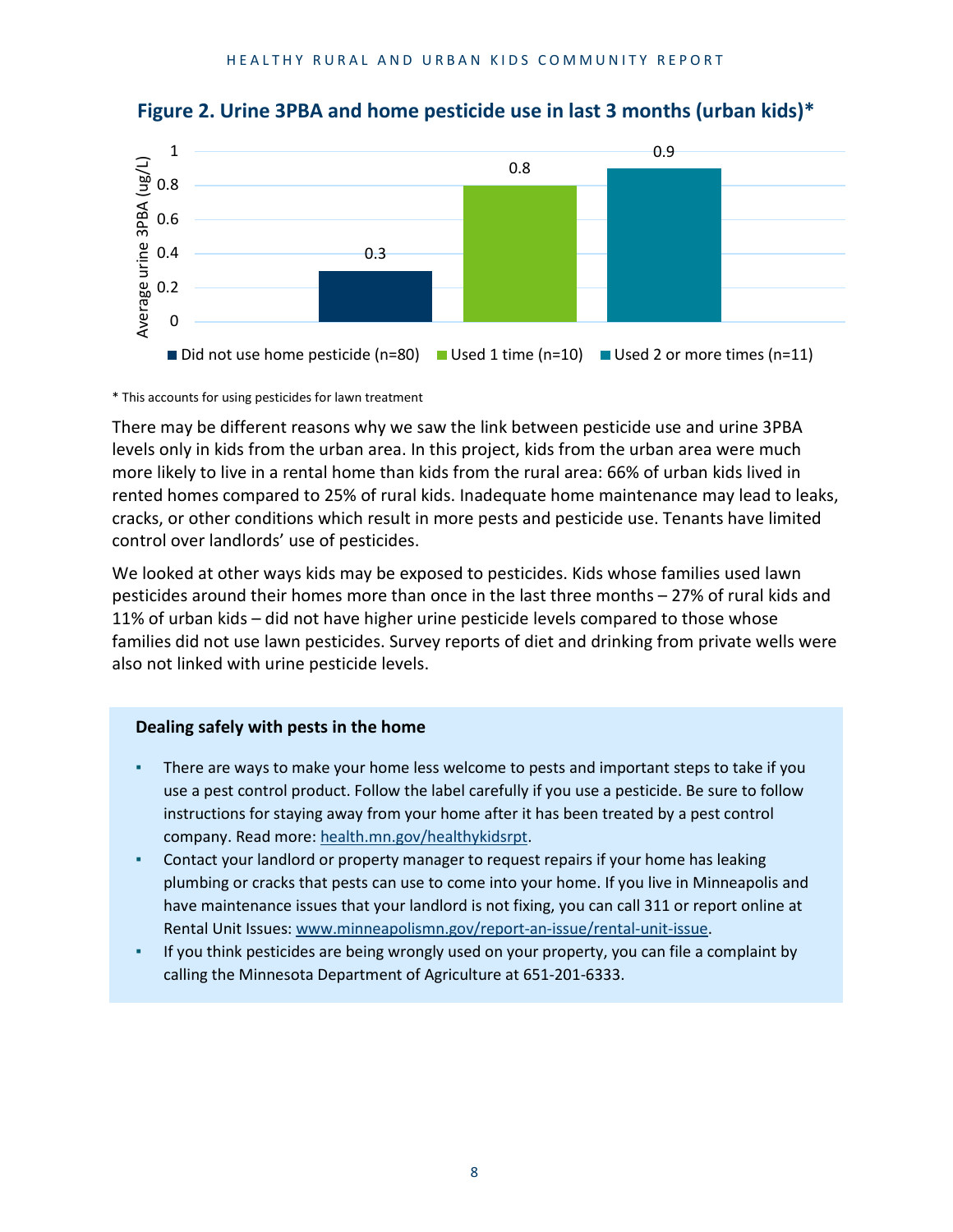## Living near agricultural fields in the rural area

A wide variety of chemicals are used in agricultural production. We asked participants from the rural area about agricultural fields near their homes, and we also looked at maps of cropland and types of crops from the Minnesota Department of Agriculture. [5](#page-8-0)

- Kids from the rural area whose families reported living within a quarter mile of a corn field (61% of rural kids) had higher levels of the herbicide 2,4-D in their urine than kids who did not.<sup>[6](#page-8-1)</sup> 2,4-D is commonly used on many agricultural crops and for lawn treatment.
- Kids whose families reported living near corn or other agricultural fields did not have higher urine levels of the other pesticides measured. Kids who lived on any type of farm (25 kids) or whose parents worked in farming (15 kids) did not have higher urine pesticide levels.
- Having more total farm and corn acreage near a kid's home (within 500 meters or 1000 meters) was correlated with higher urine levels of  $2,4$ -D.<sup>[7](#page-8-2)</sup>
- **EXECT** Having more soybean acreage near a kid's home was correlated with higher urine levels of another pesticide, 3PBA. 3PBA is a breakdown product of synthetic pyrethroid insecticides. These insecticides are used on agricultural crops when there are pest infestations, as well as for home pest and mosquito control. We did not see this link when we looked at families' reports of living near soybean fields and urine 3PBA, but the number of kids who reported living near soybean fields was small (22 kids).

We measured one pesticide in urine that is commonly applied to potatoes and other foods: a breakdown product of the fungicide mancozeb called ETU. Mancozeb and other fungicides are aerially sprayed and ground-applied to control potato blight. In this project, we only had a small number of children who reported living near a potato field. The number of children who had ETU detected in their urine was also small, and it was detected in kids from the rural and urban areas. Even though this was an exposure of concern for some community members, we cannot make any conclusions about potential sources and exposure levels because of these small numbers. We would need to design a different type of study to better address this question.

<span id="page-8-0"></span><sup>5</sup> Cropland Data Layer 2018, Minnesota Department of Agriculture: gisdata.mn.gov/dataset/agri-cropland-datalayer-2018.<br><sup>6</sup> This accounts for families' reported use of lawn treatment pesticides.

<span id="page-8-1"></span>

<span id="page-8-2"></span> $7$  Urine levels of 2,4-D were also associated with more soybean acreage near kids' homes, but 2,4-D-tolerant soybeans were not approved for use in 2018.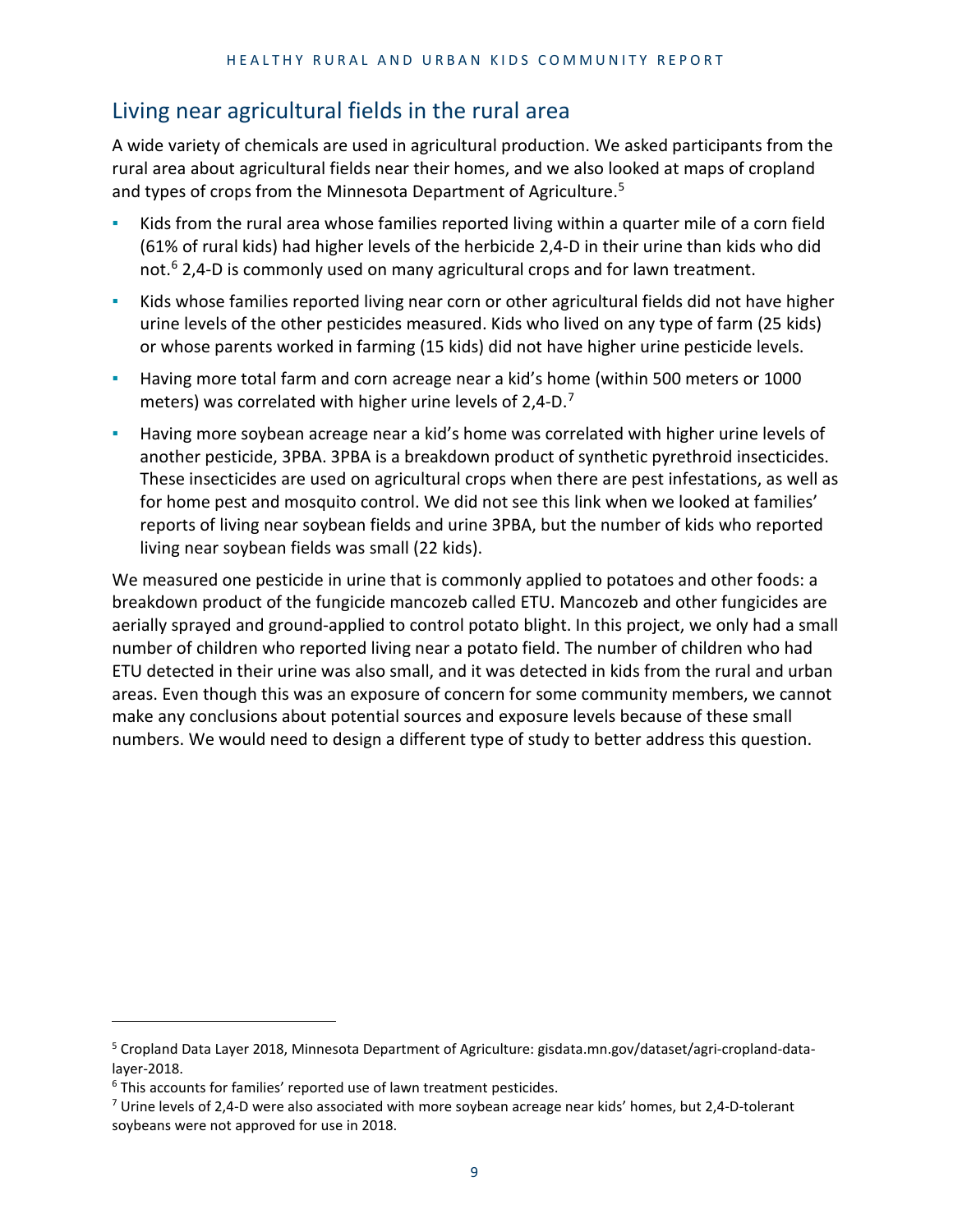#### **Reducing exposure to pesticides used on farms**

- Children may be exposed to pesticides that drift from nearby farms or properties. Keep your child inside with windows closed if you know pesticides are being sprayed nearby. If you think your child has come into contact with pesticide drift, read more about steps to take: [health.mn.gov/healthykidsrpt.](https://health.mn.gov/healthykidsrpt)
- Exposure can also happen from contacting pesticides on parents' work clothes and shoes. If you work with pesticides, change clothes, take work shoes off, and shower before being with your child. Read more about steps to take[: health.mn.gov/healthykidsrpt.](https://health.mn.gov/healthykidsrpt)

## Private wells and metals, pesticides

Drinking water from household wells that are cracked or old, or tapping into water with naturally-occurring high levels of metals, can be a source of exposure to metals and pesticides. Among kids from the rural area, 55% (70 kids) said they used private well water at home for drinking. These kids had similar levels of arsenic, manganese, and pesticides in their urine as rural kids on city water. In this group of kids from North-Central Minnesota, drinking well water is not a significant contributor to metals or pesticides measured in urine.

#### **It is important to test well water**

- MDH recommends testing well water for five contaminants, including manganese (before giving water to an infant) and arsenic. Learn more: [health.mn.gov/wellwaterqlty.](https://health.mn.gov/wellwaterqlty)
- If you get your drinking water from a public water system, such as a city, your water is regularly tested and treated for arsenic and other metals to meet U.S. Environmental Protection Agency standards. Some public water systems also test for manganese, but they are not required to. You can contact your public water system to ask if they do.

## Incense and air pollution chemicals

Air pollution can come from many sources both inside and outside the home. Most of the air pollution chemicals we measured result from burning or combustion. They tell us about exposure to different sources including traffic and industrial emissions, wood smoke, tobacco smoke, and grilled foods. One potential source our survey asked about was burning incense.

Kids from the urban area were more likely to use incense in their homes in the last 3 days: 23% of urban kids used incense compared to 6% of rural kids. Kids from households who reported using incense had urine levels of one air pollution chemical – 2NAP – that were almost two times higher than kids who did not report using incense (see Figure 3). 2NAP is part of a large class of chemicals created during combustion called PAHs. While we cannot say for certain where and how children were exposed, we were not able to find a link with other possible sources in this project, like burning candles, nearby traffic, smoking, or eating grilled foods.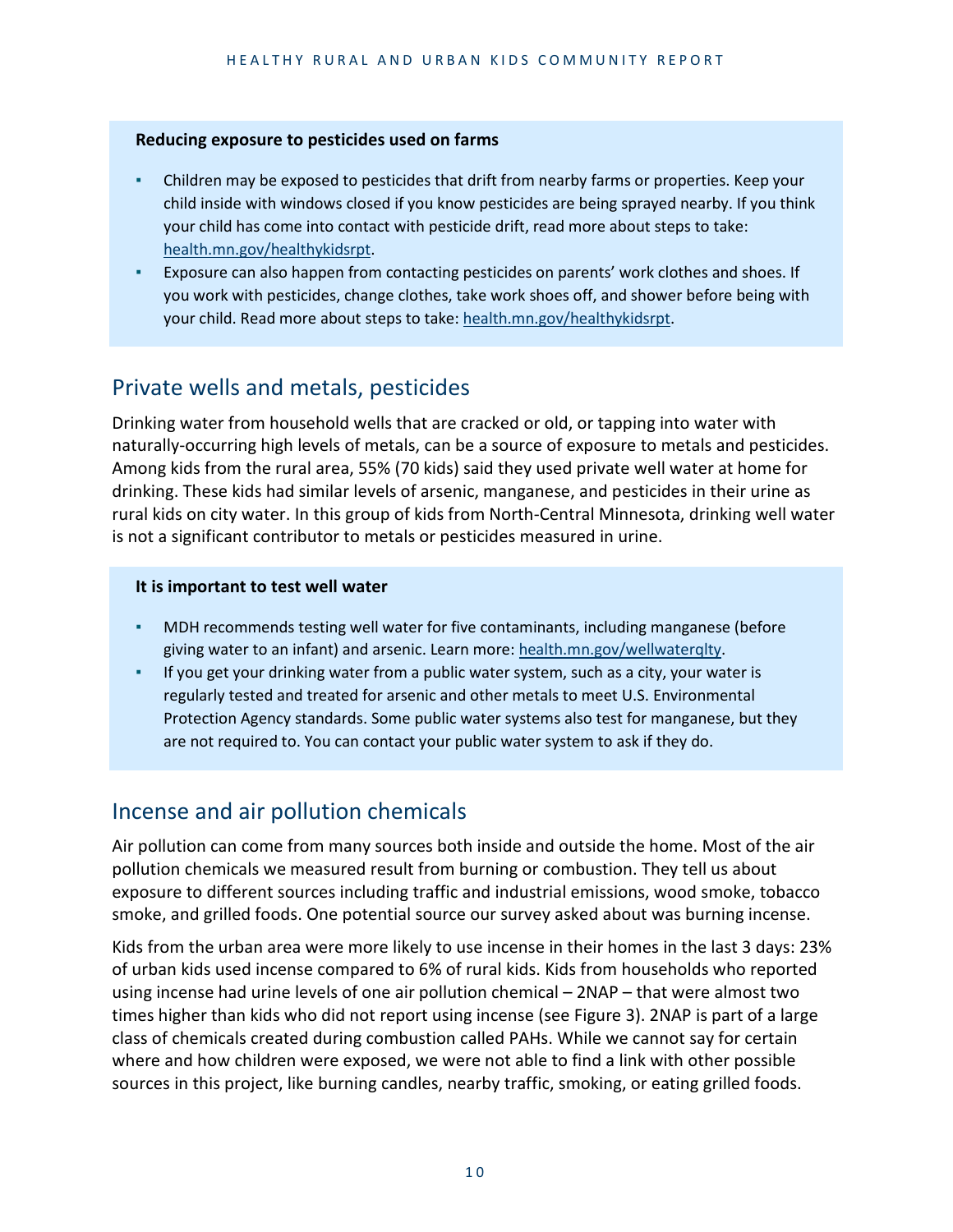

**Figure 3. Urine 2NAP and using incense in last 3 days (all kids)\***

\* This accounts for whether the kids lived in an urban or rural area

Children whose families identified them as Black or African American or chose the "other" category for race/ethnicity were more likely to report using incense in the home. In general, Black/African American kids had higher 2NAP urine levels than other groups. In this project, we were not able to disaggregate cultural groups from the larger Black/African American category. In future work, we will ask the question in a different way so that we can do this.

This is a new finding – we have not seen a link between urine 2NAP and using incense reported anywhere else. In our project, the number of kids using incense (31 kids) was not large. We need to follow up on this result with partners and communities to learn more about which groups may be more at risk for exposure, and how exposure can be reduced.

#### **Reducing exposure from incense**

- There are many types of incense, and they may be used for important cultural reasons. Some types may be safer to use, but we do not have that information yet.
- If you use incense inside, consider using good ventilation with fans or opening windows during or after use.

## Driving with a smoker and air pollution chemicals

There is no safe level of exposure to secondhand smoke, which can be especially harmful to kids' developing cardiovascular systems. Nationally, around 40% of children aged 3-11 are exposed to secondhand smoke. A small percentage of kids in our project lived and drove with smokers. The percentage was slightly higher for kids from the urban area who drove with a smoker (10 kids, or 10%) compared to kids from the rural area (six kids, or 5%).

Kids who drove with someone who smoked had higher levels of the air pollution chemical 1PYR in their urine compared to those who did not.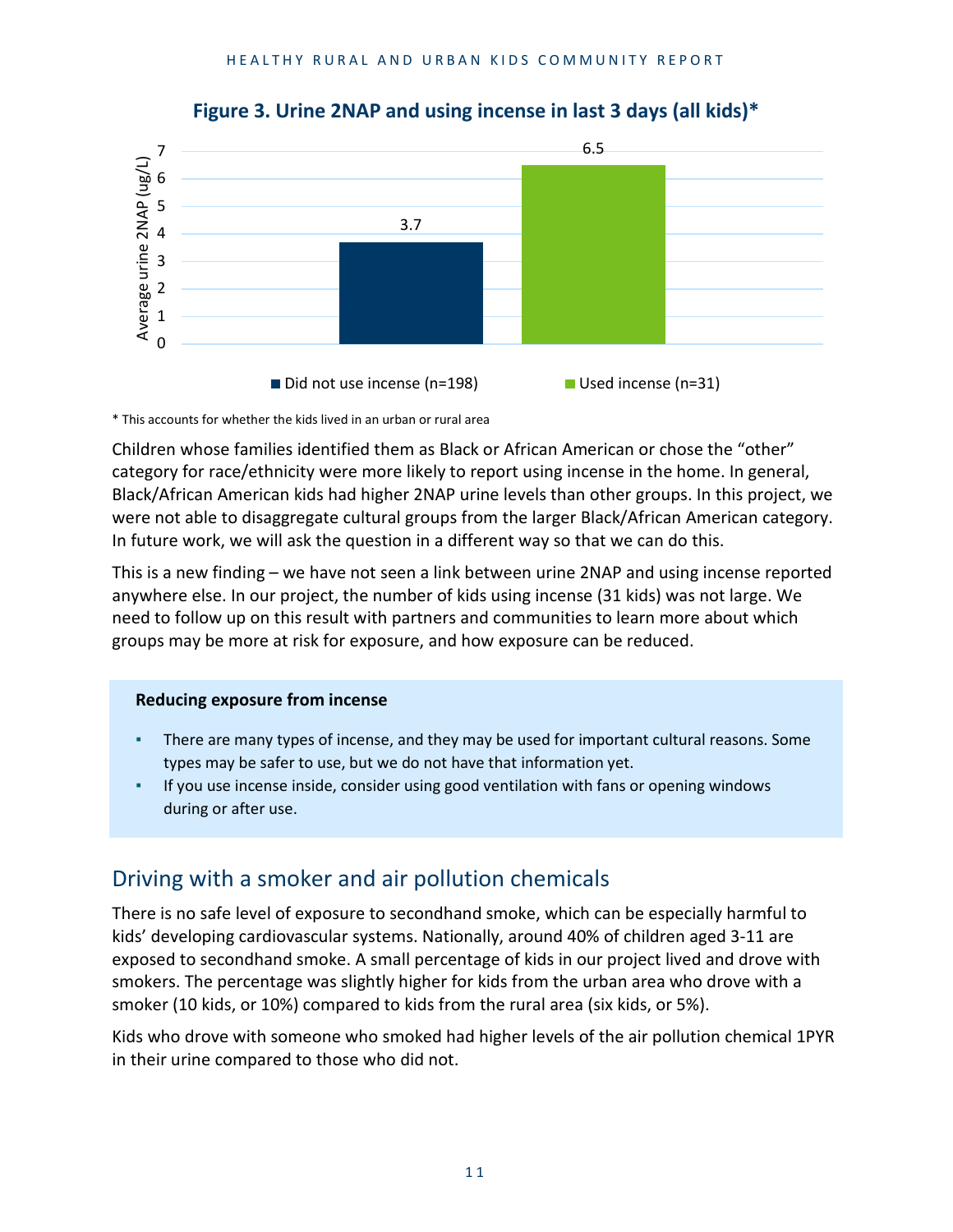#### **Support for quitting smoking**

- Get the right help you need to quit smoking for good. For free help, call 1-800-QUIT-NOW or visi[t www.quitpartnermn.com.](http://www.quitpartnermn.com/) Or talk to your doctor.
- If you smoke, smoke outside the home or car away from your child. Ask people not to smoke around your child.
- Local Minnesota communities are bringing cleaner, safer air to residents by working with local property managers to implement smoke-free housing policies. Find information about smoke-free housing options in Minnesota[: www.mnsmokefreehousing.org.](http://www.mnsmokefreehousing.org/)

## Traffic, industry, and air pollution chemicals

Air pollution outside the home can come from multiple sources. Vehicle traffic and industrial facilities are two important sources, especially in Minneapolis and other urban areas. We asked about roadways near kids' homes, and we looked at air pollution data from the Minnesota Pollution Control Agency to explore outdoor levels of air pollutants near kids' homes.

We saw higher levels of three air pollution chemicals (2NAP, 3PHEN, and 1PYR) in urine from kids from the urban area compared to kids from the rural area. These chemicals are part of a large class of chemicals created during combustion called PAHs. In addition, air measurements taken during the project at one location in the urban area and one in the rural area showed that pollutants were quite a bit higher in the urban air than the rural air. The air pollutants naphthalene, phenanthrene, and pyrene, which break down into 2NAP, 3PHEN, and 1PYR in the body, were all 10 or more times higher in urban air compared to rural air.

The estimated amount of air pollution near a child's home was not linked with urine levels of 2NAP, 3PHEN, 1PYR, or other air pollution chemicals, in children from the urban or rural areas. Other survey information such as smoking or eating grilled foods also did not explain the differences between urban and rural kids' urine levels of air pollution chemicals. It is still important to note the differences in exposure. More work is needed to explore different types of air pollution chemicals in urine and how they relate to outdoor air pollution and sources. In particular, household or neighborhood-specific information about outdoor air pollution levels could provide more information for future projects.

#### **Reducing exposure to air pollution**

- Find out more about air quality in your area and sign up to get air quality alerts: [www.pca.state.mn.us/air/current-air-quality.](http://www.pca.state.mn.us/air/current-air-quality) During an air quality alert, limit your child's outside time and close windows. This is especially important if your child has asthma. Learn more about this and other asthma triggers[: health.mn.gov/asthmatriggers.](https://health.mn.gov/asthmatriggers)
- Find pollution sources in your neighborhood: [www.pca.state.mn.us/data/whats-my](https://www.pca.state.mn.us/data/whats-my-neighborhood)[neighborhood.](https://www.pca.state.mn.us/data/whats-my-neighborhood) For North Minneapolis, the state has special air monitoring. Learn more and sign up for updates: [www.pca.state.mn.us/air/north-minneapolis-air-monitoring-project.](http://www.pca.state.mn.us/air/north-minneapolis-air-monitoring-project)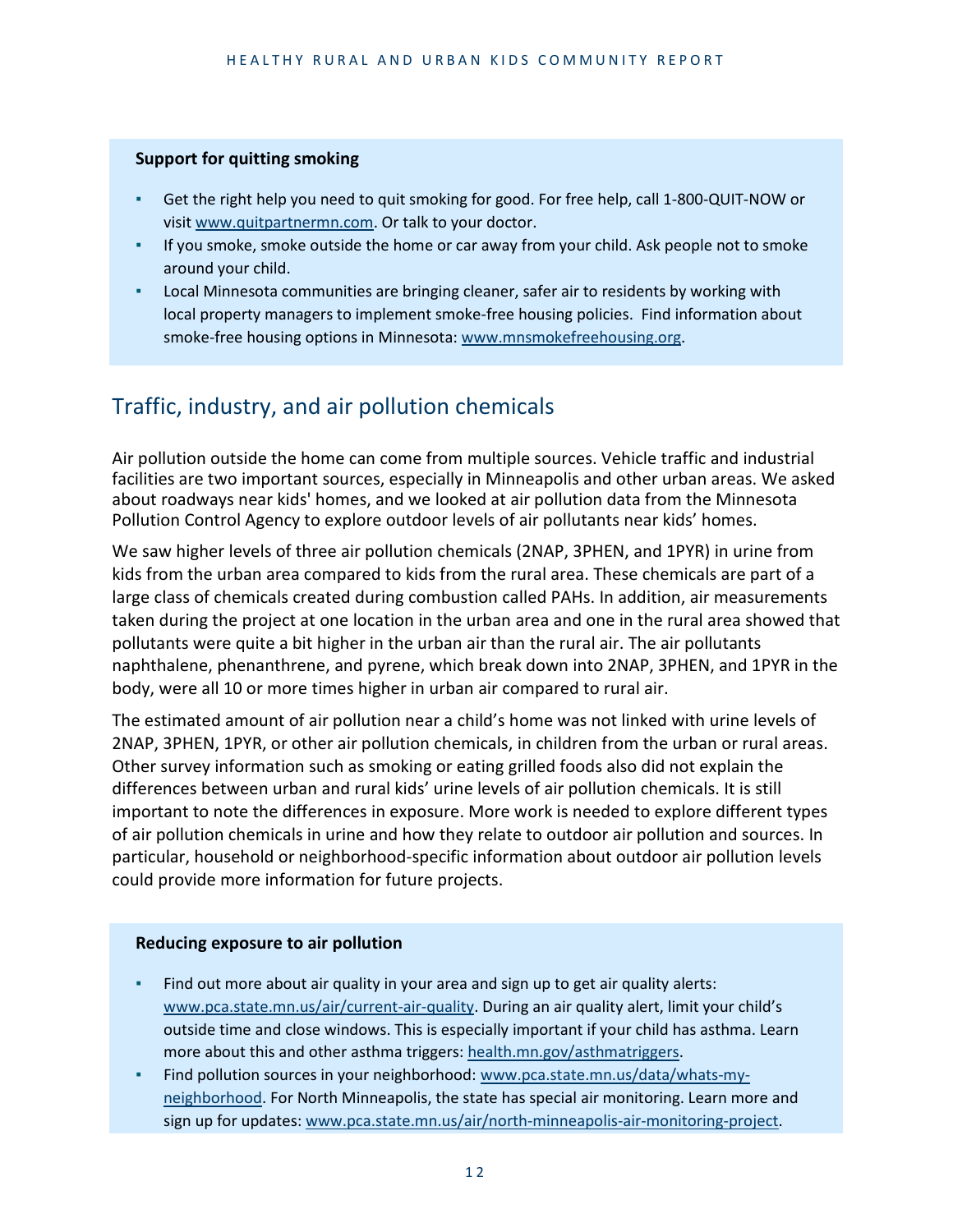- In Minneapolis, it is illegal to idle cars for more than three minutes and buses/trucks for more than five minutes unless you're sitting in traffic or a bus needs to keep people warm. Learn more[: www.pca.state.mn.us/featured/no-idling-please-young-lungs-work.](http://www.pca.state.mn.us/featured/no-idling-please-young-lungs-work)
- If you have an air pollution or environmental complaint, you can call 311 in Minneapolis or submit a complaint form in other areas: [www.pca.state.mn.us/air/have-complaint.](http://www.pca.state.mn.us/air/have-complaint)

## **Limitations of this project**

- Kids in this project from the urban and rural areas, while they were enrolled in the same way through Early Childhood Screening programs, reflect slightly different populations. In the urban area, kids were from two zip codes in North Minneapolis. In the rural area, kids were from a larger region of three North-Central Minnesota counties (Becker, Todd, and Wadena). It is useful to compare the two groups, but it is not a perfect comparison.
- Measuring environmental exposures is complicated there are many ways kids come into contact with chemicals and chemicals get into their bodies. Biomonitoring is one way to look at these questions, but it may not provide the full picture.
- The chemicals measured in urine in this project do not last a long time in the body and reflect only more recent exposure. These results do not capture exposures kids had in the past or necessarily represent ongoing exposures.

## **How we are using what we learned and next steps**

- Our first commitment in this project is to the families and children who participated. We prioritized sharing results for individual kids first: we called families whose children had higher levels of certain chemicals and mailed families full results for their child. Now that we have the summary results presented in this report, we are working with our partners to share them widely with families, communities, health agencies, and policymakers. These groups can use the findings in different ways to inform household, community, or systemslevel action to prevent exposures in children.
- We are expanding this work into a larger statewide program called Healthy Kids Minnesota. Our experience from Healthy Rural and Urban Kids allowed us to get additional funding for the new program that will move systematically to all areas of the state over a five-year period and include more kids and types of chemicals. We will be able to follow up on and further explore the important findings from Healthy Rural and Urban Kids.
- This was a small project, but we still saw differences in chemical exposures between rural and urban kids, and within racial/ethnic groups. As we build and expand this program for all Minnesota families, we will be intentional in our partnerships and recruitment strategies to ensure that the program is accessible to all and the results can shed more light on possible inequities and ways to address them.
- Ultimately, results from this project and the expanded program it made possible will help us take action and shape programs to protect children from exposure to environmental chemicals that may harm development and have other impacts on child health.